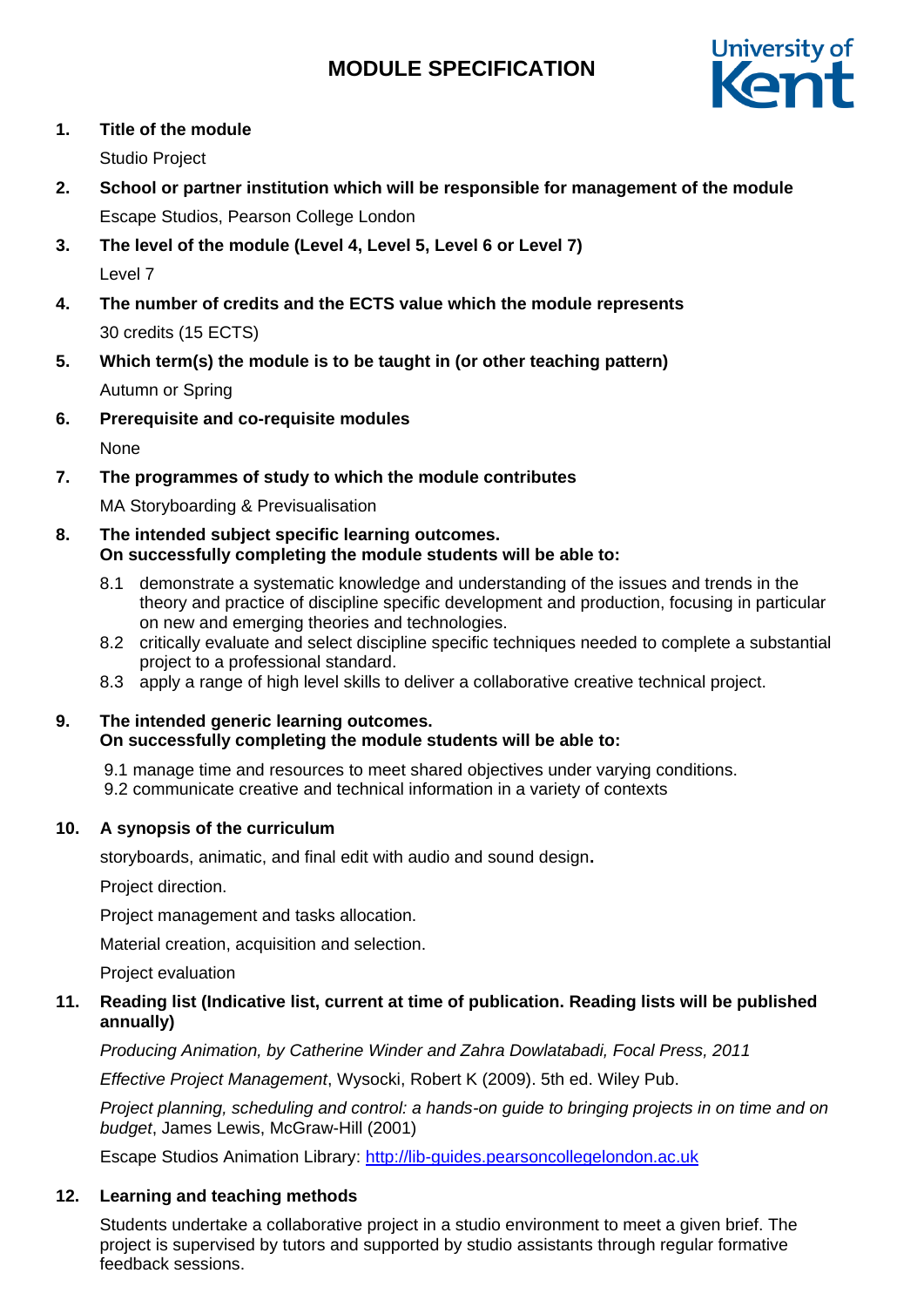

## **MODULE SPECIFICATION**

Students are encouraged to take advantage of the potential opportunities to collaborate with students at Escape Studios from different disciplines, such as Visual Effects and Games, mirroring as closely as possible a real studio production environment.

Feedback sessions: 15 hours Directed study: 285 hours

## **13. Assessment methods**

13.1 Main assessment methods

Collaborative Project 80%

Students will be required to be part of a team which will produce a project demonstrating personal and collective choices in techniques and approaches and their application to meet a professional quality brief. The scope of this project means that students will typically be working with others in a team to complete all the project requirements. The aim is to create a visually engaging and technically accomplished piece which demonstrates that they can follow a brief, work with appropriate guidelines, and be an effective team member. The key is to demonstrate skills that will be recognised as those used in professional production. (LO 8.1, 8.2, 8.3, 9.1)

Group presentation (20 minutes) 20% (LO 8.1, 8.2, 9.2)

This will take the form of a retrospective delivered as a 20 minute presentation, giving students the chance to show their work and reflect on the process and the outcome. It will demonstrate the depth of their understanding their area and its practical application during the project. The presentation should clearly identify the role and remit of each individual student on the project.

13.2 Reassessment methods

| <b>Module learning outcome</b> | 8.1 | 8.2 | 8.3 | 9.1 | 9.2 |
|--------------------------------|-----|-----|-----|-----|-----|
| Learning/ teaching method      |     |     |     |     |     |
| <b>Feedback Sessions</b>       | x   | X   | X   |     |     |
| <b>Directed Study</b>          | X   | X   | x   | x   | x   |
| <b>Assessment method</b>       |     |     |     |     |     |
| <b>Collaborative Project</b>   | X   | X   | x   | X   |     |
| <b>Presentation</b>            | x   | x   |     | х   | x   |

**14. Map of module learning outcomes (sections 8 & 9) to learning and teaching methods (section12) and methods of assessment (section 13)**

### **15. Inclusive module design**

The Collaborative Partner recognises and has embedded the expectations of current disability equality legislation, and supports students with a declared disability or special educational need in its teaching. Within this module we will make reasonable adjustments wherever necessary, including additional or substitute materials, teaching modes or assessment methods for students who have declared and discussed their learning support needs. Arrangements for students with declared disabilities will be made on an individual basis, in consultation with the Collaborative Partner's disability/dyslexia student support service, and specialist support will be provided where